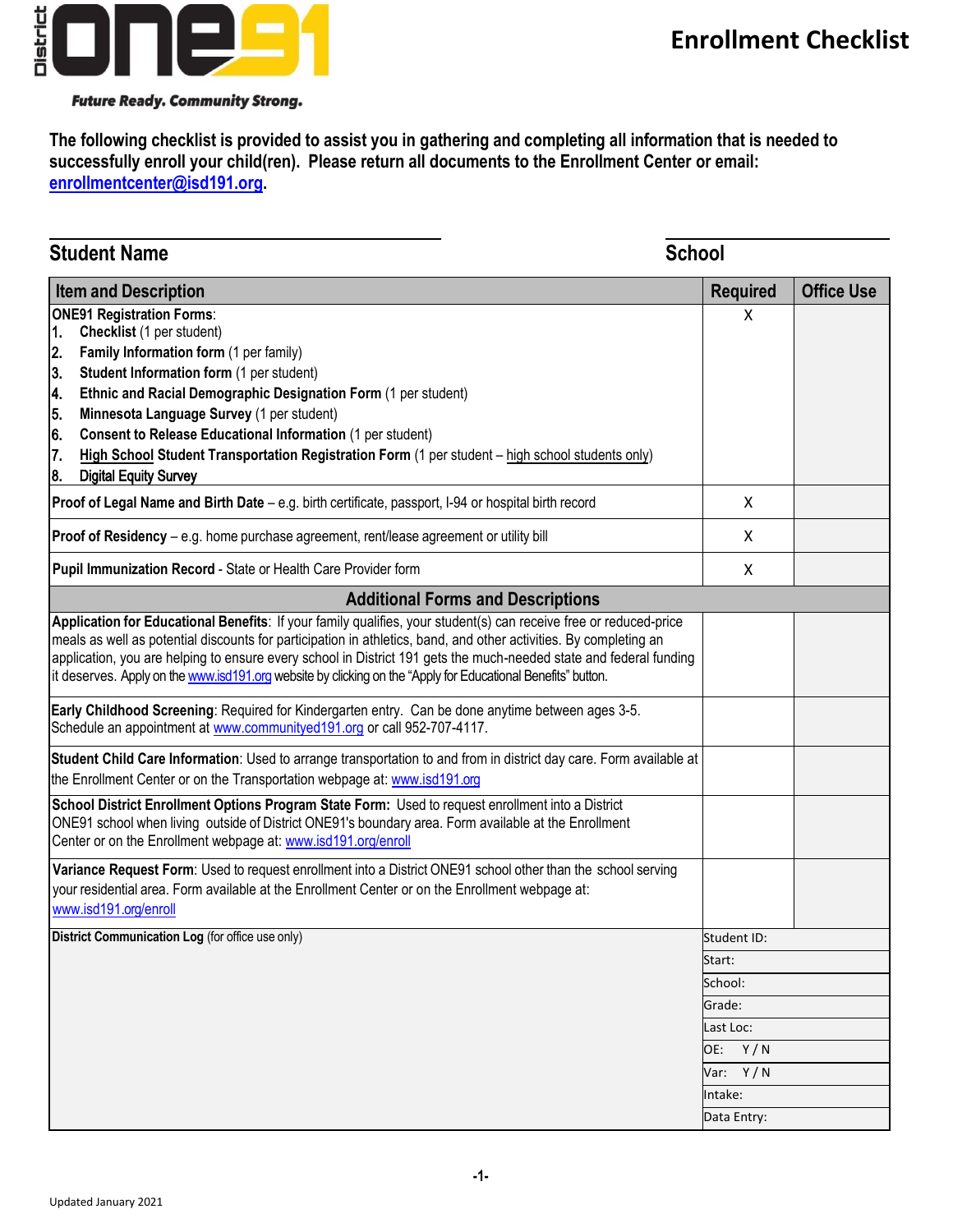

# **REGISTRATION FORM-FAMILY INFORMATION**

| <b>Street Address</b>                                                                                                                                                                                                                                     |                                              | Apt./Lot#                      |    | City                               |                         | <b>State</b>                 | <b>Zip Code</b>                                     |
|-----------------------------------------------------------------------------------------------------------------------------------------------------------------------------------------------------------------------------------------------------------|----------------------------------------------|--------------------------------|----|------------------------------------|-------------------------|------------------------------|-----------------------------------------------------|
| Primary Household - Legal Guardian(s) that Student lives with:                                                                                                                                                                                            |                                              |                                |    |                                    |                         |                              |                                                     |
|                                                                                                                                                                                                                                                           |                                              |                                |    |                                    |                         |                              |                                                     |
| <b>Last Name</b>                                                                                                                                                                                                                                          | <b>First Name</b>                            |                                |    |                                    | <b>Cell Phone</b>       |                              | <b>Work Phone</b>                                   |
|                                                                                                                                                                                                                                                           |                                              |                                |    |                                    | <b>Legal Guardian</b>   | $No$                         | Yes $\Box$                                          |
| <b>Email Address</b>                                                                                                                                                                                                                                      |                                              | <b>Relationship to Student</b> |    |                                    |                         |                              |                                                     |
| Interpreter Needed? No   Yes                                                                                                                                                                                                                              | Translated Communications Needed? No □ Yes □ |                                |    |                                    | If yes, what language?  |                              |                                                     |
| <b>Last Name</b>                                                                                                                                                                                                                                          | <b>First Name</b>                            |                                |    |                                    | <b>Cell Phone</b>       |                              | <b>Work Phone</b>                                   |
|                                                                                                                                                                                                                                                           |                                              |                                |    |                                    | Legal Guardian          | $No$                         | Yes $\Box$                                          |
| <b>Email Address</b>                                                                                                                                                                                                                                      |                                              | <b>Relationship to Student</b> |    |                                    |                         |                              |                                                     |
| Interpreter Needed? No $\Box$ Yes $\Box$                                                                                                                                                                                                                  | Translated Communications Needed? No □ Yes □ |                                |    |                                    | If yes, what language?_ |                              |                                                     |
| Secondary Household - Legal Guardian that Student DOES NOT live with:                                                                                                                                                                                     |                                              |                                |    |                                    |                         |                              |                                                     |
| <b>Last Name</b>                                                                                                                                                                                                                                          | <b>First Name</b>                            |                                |    |                                    | <b>Cell Phone</b>       |                              | <b>Work Phone</b>                                   |
|                                                                                                                                                                                                                                                           |                                              |                                |    |                                    |                         |                              |                                                     |
|                                                                                                                                                                                                                                                           |                                              | <b>Relationship to Student</b> |    |                                    |                         |                              |                                                     |
|                                                                                                                                                                                                                                                           |                                              | Apt./Lot#                      |    | City                               |                         | <b>State</b>                 | Zip Code                                            |
| <b>Email Address</b><br><b>Street Address</b><br>Interpreter Needed? No $\Box$ Yes $\Box$                                                                                                                                                                 | Translated Communications Needed? No □       |                                |    | Yes $\Box$                         | If yes, what language?  |                              |                                                     |
|                                                                                                                                                                                                                                                           |                                              |                                |    |                                    |                         |                              |                                                     |
| List ALL CHILDREN (birth to grade 12) in primary household including those children attending elsewhere. Use legal name as listed on birth record.<br><b>Last Name</b>                                                                                    | <b>First Name</b>                            |                                | MI | <b>Birth Date</b><br>Mo / Day / Yr | Gender                  | Grade                        | <b>School Attending</b>                             |
|                                                                                                                                                                                                                                                           |                                              |                                |    |                                    | $F$ $\Box$<br>MII.      |                              |                                                     |
|                                                                                                                                                                                                                                                           |                                              |                                |    |                                    | $F \Box$<br>MII         |                              |                                                     |
|                                                                                                                                                                                                                                                           |                                              |                                |    |                                    |                         |                              |                                                     |
|                                                                                                                                                                                                                                                           |                                              |                                |    |                                    | $F \Box$<br>MII         |                              |                                                     |
|                                                                                                                                                                                                                                                           |                                              |                                |    |                                    | $F \Box$<br>$M \Box$    |                              |                                                     |
|                                                                                                                                                                                                                                                           |                                              |                                |    |                                    | $F\Box$<br>M            |                              |                                                     |
|                                                                                                                                                                                                                                                           |                                              |                                |    |                                    | $F\Box$<br>мI           |                              |                                                     |
|                                                                                                                                                                                                                                                           |                                              |                                |    |                                    |                         |                              |                                                     |
| Emergency Contact Information: List a minimum of TWO emergency contacts who will assume temporary care of your child if you cannot be reached.<br><b>Name</b>                                                                                             |                                              |                                |    | <b>Relationship to Student</b>     | <b>Cell Phone</b>       |                              |                                                     |
|                                                                                                                                                                                                                                                           |                                              |                                |    |                                    |                         |                              |                                                     |
|                                                                                                                                                                                                                                                           |                                              |                                |    |                                    |                         |                              |                                                     |
|                                                                                                                                                                                                                                                           |                                              |                                |    |                                    |                         |                              |                                                     |
|                                                                                                                                                                                                                                                           |                                              |                                |    |                                    |                         |                              |                                                     |
| Please answer the following questions regarding the family.<br>Have you moved to this school district for temporary or seasonal agricultural work (migrant)?<br>Are you currently residing in temporary housing (shelter, with relatives/friends, hotel)? |                                              |                                |    |                                    |                         | No $\square$<br>No $\square$ | <b>Work Phone</b><br>Yes $\square$<br>Yes $\square$ |

If a family member is currently on active duty in the military, is this person currently deployed? **No Yes**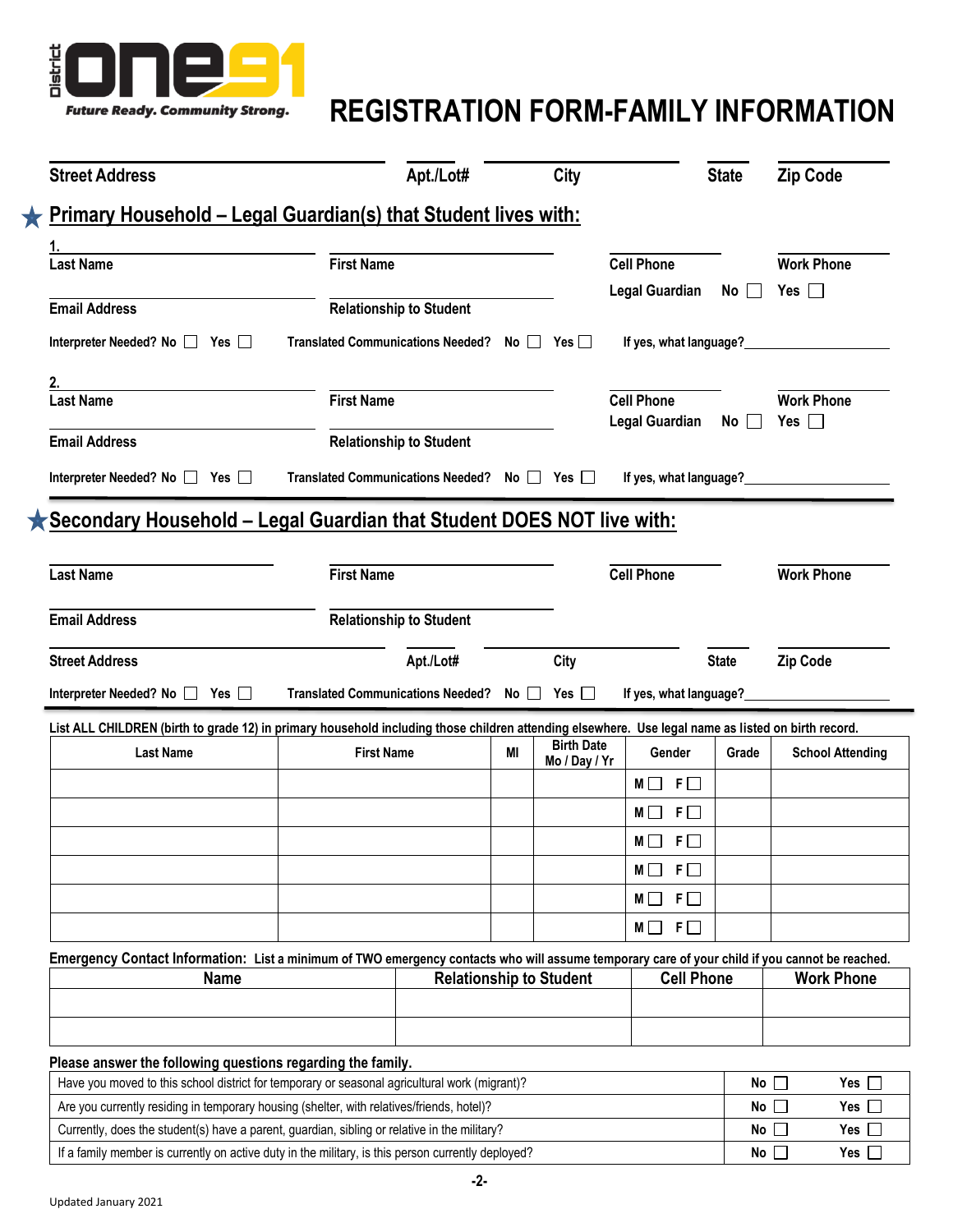

# **REGISTRATION FORM-STUDENT INFORMATION**

## **Student Legal Name as listed on birth record.**

| <b>Student Last Name</b>                                                           | <b>Student First Name</b> |                                 |                         | <b>Middle Name</b>                            | <b>Student ID</b> (Office use) |
|------------------------------------------------------------------------------------|---------------------------|---------------------------------|-------------------------|-----------------------------------------------|--------------------------------|
|                                                                                    |                           |                                 |                         | Gender: Male $\Box$                           | Female $\Box$                  |
| Date of Birth                                                                      | <b>Grade Level</b>        |                                 |                         |                                               |                                |
| Please answer the following questions regarding the student.                       |                           |                                 |                         |                                               |                                |
| Has the student moved to the United States from another country?                   |                           | No II                           | Yes I I                 | Country:                                      |                                |
| If yes, date the student first entered the United States                           |                           | Month / Day / Year              |                         |                                               |                                |
| If yes, date the student first attended school in the United States                |                           | Month / Day / Year              |                         |                                               |                                |
| <b>Educational History</b>                                                         |                           |                                 |                         |                                               |                                |
| If entering Kindergarten, has your child received an early childhood<br>screening? |                           | No <sub>1</sub><br>$\mathbf{I}$ | Yes l<br>$\mathbb{R}^n$ | If yes, where?                                |                                |
| Has your child ever attended District ONE91 Schools?                               |                           | No                              | Yes l                   | If yes, where?                                |                                |
| Has your child attended another Minnesota Public School?                           |                           | No                              | Yes                     | If yes, where?                                |                                |
|                                                                                    |                           |                                 |                         |                                               |                                |
| Does this student participate in special services or programs?                     |                           | No                              | Yes                     | Does this student have a<br>current 504 plan? | No<br>Yes                      |
| Does the student have a current IEP?                                               |                           | No                              | Yes                     |                                               |                                |

#### **Health Information**

| Asthma                                  | $No$                 | Yes $\Box$ | Other Medical Conditions (e.g. ADD/ADHD, surgeries, emotional concerns, GI issues, etc.)                                                                                                                 |        |
|-----------------------------------------|----------------------|------------|----------------------------------------------------------------------------------------------------------------------------------------------------------------------------------------------------------|--------|
| <b>Diabetes</b>                         | No l<br>L            | Yes $\Box$ | Allergies (e.g. bee stings, food, latex, pollen, etc.)                                                                                                                                                   |        |
| Seizures                                | No II                | Yes $\Box$ | List ALL Medications                                                                                                                                                                                     |        |
| Hearing<br>Concerns                     | No l                 | Yes $\Box$ | Special Diet Restrictions (e.g. gluten, dairy, fruit, etc.)                                                                                                                                              |        |
| Vision Concerns                         | $No$ $\vert$ $\vert$ | Yes $\Box$ |                                                                                                                                                                                                          |        |
|                                         |                      |            | ALL medications and treatments both prescribed and over the counter require a parent signature and a signed authorization form which<br>can be found on the "Health Services" web page at www.ISD191.org |        |
| <b>Physician/Clinic Name (optional)</b> |                      |            |                                                                                                                                                                                                          | Phone# |
|                                         |                      |            |                                                                                                                                                                                                          |        |

Minnesota Statutes and rules require the school district to keep accurate and updated records for all students. All data on this form is confidential and will only be shared with authorized district personnel. The information will become a part of the student's permanent cumulative record. Certain information, known as "directory" information", is available to the public unless the district receives a written request from a legal guardian indicating otherwise.

I understand that I may refuse to provide the requested information and acknowledge that by doing so, school personnel may be unable to contact me in the event of an emergency and as a result will contact 911. I verify that all information provided is accurate to the best of my knowledge.

#### Parent/Guardian Signature **Network of the Contract of Contract Contract of Contract Contract Contract Contract Contract Contract Contract Contract Contract Contract Contract Contract Contract Contract Contract Contract Con**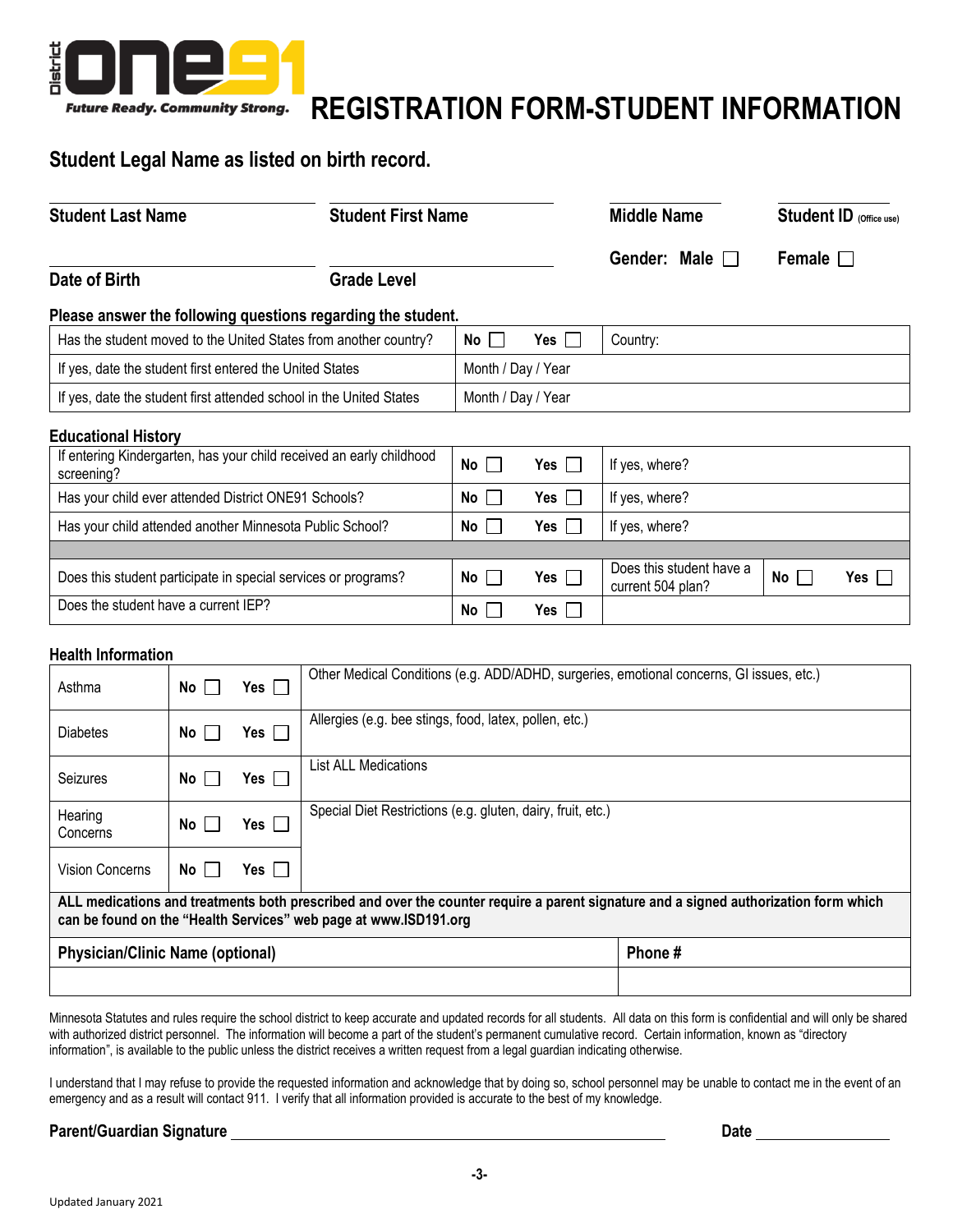# **MAY DEPARTMENT**

Reset form

# **Ethnic and Racial Demographic Designation Form**

|                                                                                                                     |                                                                       | Student's First Name: 1990 1991 1991 Middle Name/Initial: 1991 Last Name: 1992 1994                                                                                                                                                                                                                                                                                                                                                                                                                                                                  |
|---------------------------------------------------------------------------------------------------------------------|-----------------------------------------------------------------------|------------------------------------------------------------------------------------------------------------------------------------------------------------------------------------------------------------------------------------------------------------------------------------------------------------------------------------------------------------------------------------------------------------------------------------------------------------------------------------------------------------------------------------------------------|
|                                                                                                                     |                                                                       |                                                                                                                                                                                                                                                                                                                                                                                                                                                                                                                                                      |
| complete the form. State questions are labeled as "Optional" and schools will not fill in this information for you. |                                                                       | Schools are required to report ethnicity and race to the state and to the U.S. Department of Education. Because of recent changes to<br>Minnesota state law, Minnesota disaggregates each category into detailed groups to further represent our student populations.<br>Parents or guardians are not required to answer the federal questions (in bold) for their children. If you choose not to answer the<br>federal questions (in bold), federal law requires schools to choose for you. This is a last resort-we prefer if parents or guardians |
| identified. The privacy notice can be found in our Frequently Asked Questions: Ethnic and Racial Designation Form.  |                                                                       | This information helps improve teaching and learning for everyone and helps us accurately identify and advocate for students<br>currently underserved. The information this form collects is considered private information. You can review the privacy notice to<br>learn more about the purpose of collecting this information, how it will be used and not used, and how the detailed groups were                                                                                                                                                 |
|                                                                                                                     |                                                                       | Is the student Hispanic/Latino as defined by the federal government? The federal definition includes persons of Cuban,<br>Mexican, Puerto Rican, South or Central American, or other Spanish culture or origin, regardless of race. <sup>1</sup>                                                                                                                                                                                                                                                                                                     |
| [You must select "yes" or "no" to this question.]                                                                   |                                                                       |                                                                                                                                                                                                                                                                                                                                                                                                                                                                                                                                                      |
| Yes [If yes, go to Question A.]                                                                                     |                                                                       | No [If no, go to Question 1.]                                                                                                                                                                                                                                                                                                                                                                                                                                                                                                                        |
| answered by school staff):                                                                                          |                                                                       | Optional Question A: If yes was chosen above, select all that apply from the list below (this question will not be                                                                                                                                                                                                                                                                                                                                                                                                                                   |
| Decline to indicate<br>$\Box$<br>Colombian<br>$\Box$<br>Ecuadorian<br>$\Box$                                        | □ Salvadoran<br>$\Box$ Guatemalan<br>$\Box$ Mexican<br>□ Puerto Rican | <b>Other Hispanic/Latino</b><br>$\Box$<br>□ Spaniard/Spanish/<br>Unknown<br>$\Box$<br>Spanish-American                                                                                                                                                                                                                                                                                                                                                                                                                                               |
| Go to Question 1.                                                                                                   |                                                                       |                                                                                                                                                                                                                                                                                                                                                                                                                                                                                                                                                      |
| [Select "yes" to at least one of the Questions (1-6) below.]                                                        |                                                                       |                                                                                                                                                                                                                                                                                                                                                                                                                                                                                                                                                      |
| state aid/funding.]                                                                                                 |                                                                       | Question 1: Does the student identify as American Indian or Alaska Native as defined by the state of Minnesota? The<br>state of Minnesota definition includes persons having origins in any of the original peoples of North America who<br>maintain cultural identification through tribal affiliation or community recognition. [This question is needed to calculate                                                                                                                                                                              |
| Yes [If yes, go to Question 1a.]                                                                                    |                                                                       | $\bigcap$ No [If no, go to Question 2.]                                                                                                                                                                                                                                                                                                                                                                                                                                                                                                              |
| answered by school staff):                                                                                          |                                                                       | Optional Question 1a: If yes was chosen above, select all that apply from the list below (this question will not be                                                                                                                                                                                                                                                                                                                                                                                                                                  |
| Decline to indicate<br>П.<br>Anishinaabe/Ojibwe<br>$\Box$                                                           | Cherokee<br>$\Box$<br>Dakota/Lakota<br>$\Box$                         | Other North American Indian Tribal Affiliation<br>$\Box$<br>Unknown<br>$\Box$                                                                                                                                                                                                                                                                                                                                                                                                                                                                        |

1 Federal Register, Vol. 72, No. 202/Friday, October 19, 2007/Notices/59274

*Go to Question 2.*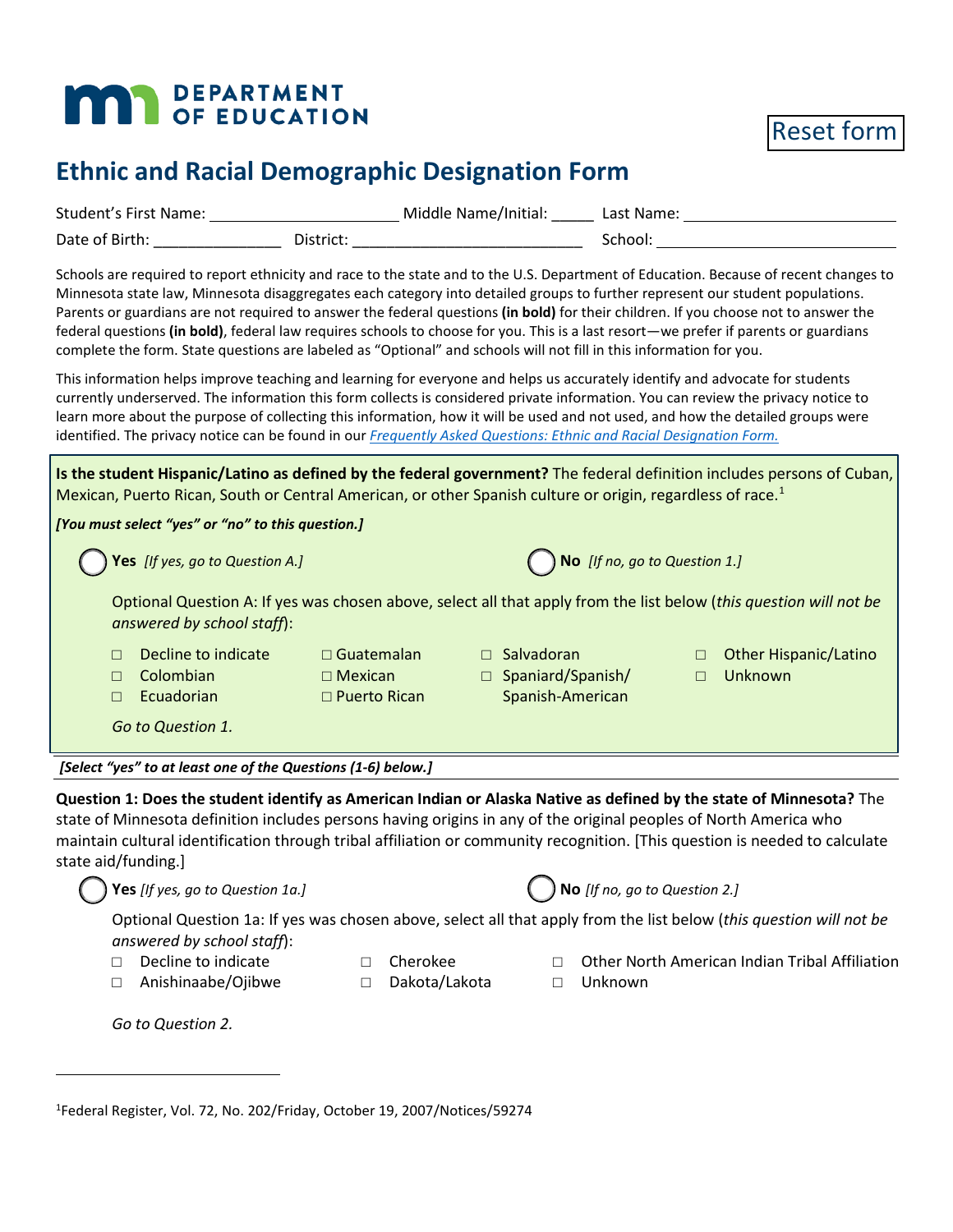|                       | Question 2. Is the student American Indian from South or Central America?                                                                                                                                                                                                                                                                                                    |                            |                              |                      |                                         |                  |                               |
|-----------------------|------------------------------------------------------------------------------------------------------------------------------------------------------------------------------------------------------------------------------------------------------------------------------------------------------------------------------------------------------------------------------|----------------------------|------------------------------|----------------------|-----------------------------------------|------------------|-------------------------------|
|                       | Yes [Go to Question 3.]                                                                                                                                                                                                                                                                                                                                                      |                            |                              |                      | No [Go to Question 3.]                  |                  |                               |
|                       | Question 3. Is the student Asian as defined by the federal government? The federal definition includes persons having<br>origins in any of the original peoples of the Far East, Southeast Asia, or the Indian subcontinent including, for example,<br>Cambodia, China, India, Japan, Korea, Malaysia, Pakistan, the Philippine Islands, Thailand, and Vietnam. <sup>1</sup> |                            |                              |                      |                                         |                  |                               |
|                       | Yes [If yes, go to Question 3a.]                                                                                                                                                                                                                                                                                                                                             |                            |                              |                      | $\big)$ No [If no, go to Question 4.]   |                  |                               |
|                       | Optional Question 3a. If yes was chosen above, select all that apply from the list below (this question will not be<br>answered by school staff):                                                                                                                                                                                                                            |                            |                              |                      |                                         |                  |                               |
| $\Box$<br>$\Box$<br>П | Decline to indicate<br>Asian Indian<br><b>Burmese</b><br>Go to Question 4.                                                                                                                                                                                                                                                                                                   | $\Box$<br>$\Box$<br>$\Box$ | Chinese<br>Filipino<br>Hmong | □<br>$\Box$<br>П     | Karen<br>Korean<br>Vietnamese           | $\Box$<br>$\Box$ | <b>Other Asian</b><br>Unknown |
|                       | Question 4. Is the student black or African American as defined by the federal government? The federal definition<br>includes persons having origins in any of the black racial groups of Africa. <sup>1</sup><br>Yes [If yes, go to Question 4a.]<br>Optional Question 4a. If yes was chosen above, select all that apply from the list below (this question will not be    |                            |                              |                      | $\bigcap$ No [If no, go to Question 5.] |                  |                               |
| П                     | answered by school staff):<br>Decline to indicate                                                                                                                                                                                                                                                                                                                            |                            | П                            | Ethiopian-Other      |                                         | П                | Somali                        |
| П<br>□                | African-American<br>Ethiopian-Oromo                                                                                                                                                                                                                                                                                                                                          |                            | $\Box$<br>$\Box$             | Liberian<br>Nigerian |                                         | П<br>П           | Other black<br>Unknown        |
|                       | Go to Question 5.                                                                                                                                                                                                                                                                                                                                                            |                            |                              |                      |                                         |                  |                               |
| Islands. $1$          | Question 5. Is the student Native Hawaiian or Other Pacific Islander as defined by the federal government? The<br>federal definition includes persons having origins in any of the original peoples of Hawaii, Guam, Samoa, or other Pacific                                                                                                                                 |                            |                              |                      |                                         |                  |                               |
|                       | Yes [Go to Question 6.]                                                                                                                                                                                                                                                                                                                                                      |                            |                              |                      | No [Go to Question 6.]                  |                  |                               |
| Yes                   | Question 6. Is the student white as defined by the federal government? The federal definition includes persons having<br>origins in any of the original peoples of Europe, the Middle East, or North Africa. <sup>1</sup>                                                                                                                                                    |                            |                              |                      | <b>No</b>                               |                  |                               |
|                       |                                                                                                                                                                                                                                                                                                                                                                              |                            |                              |                      |                                         |                  |                               |
|                       |                                                                                                                                                                                                                                                                                                                                                                              |                            |                              |                      |                                         |                  |                               |
| Print/Save            |                                                                                                                                                                                                                                                                                                                                                                              |                            |                              |                      |                                         |                  |                               |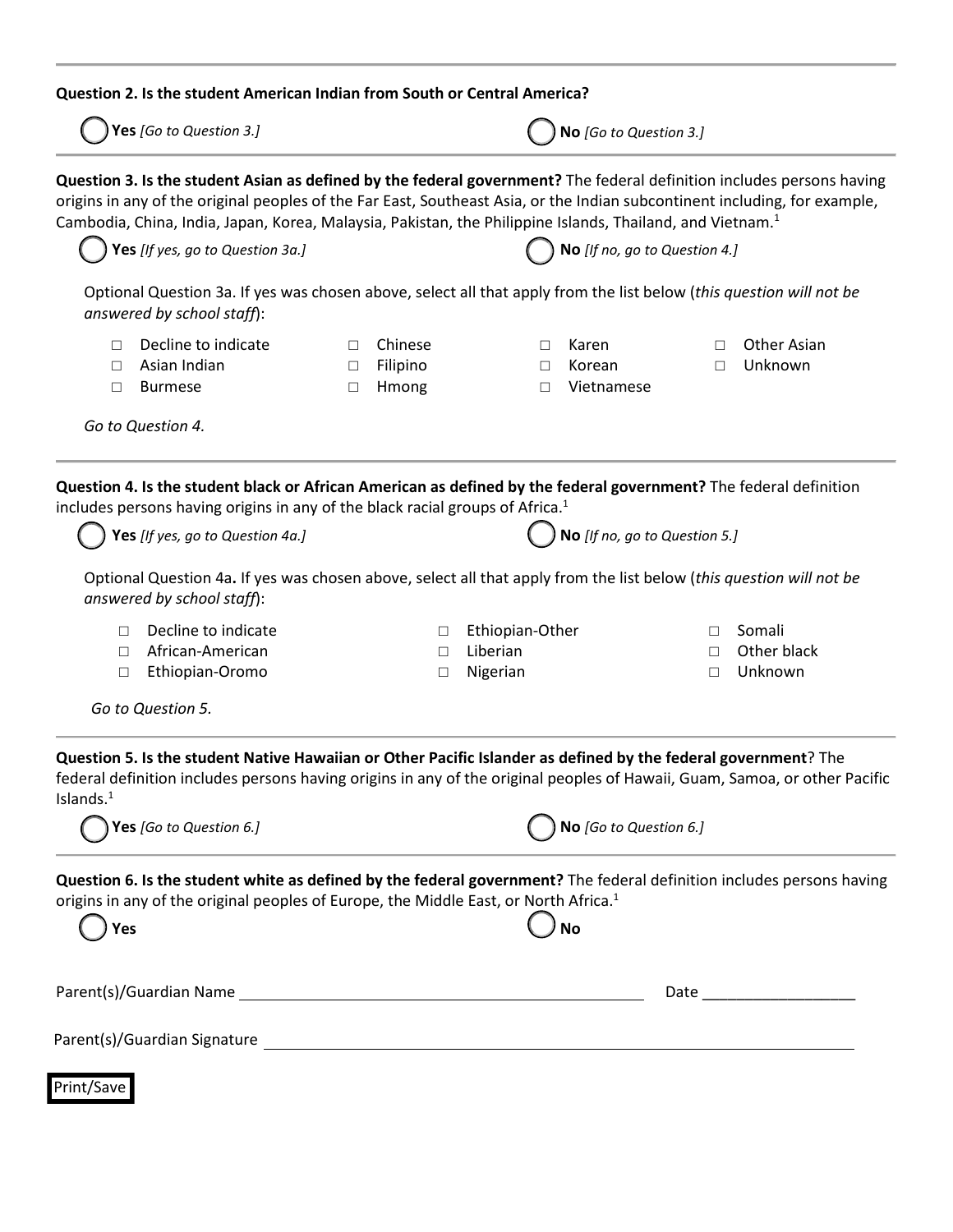## **Minnesota Language Survey**

Minnesota is home to speakers of more than 100 different languages. The ability to speak and understand multiple languages is valued. The information you provide will be used by the school district to see if your student is multilingual. In Minnesota, students who are multilingual may qualify for a Multilingual Seal upon further assessment. Additionally, the information you provide will determine if your student should take an English proficiency test. Based upon the results of the test, your student may be entitled to English language development instruction. **Access to instruction** is required by federal and state law. As a parent or guardian, you have the right to decline English Learner instruction at any time. Every enrolling student must be provided with the Minnesota Language Survey during enrollment. Information requested on this form is important to us to be able to serve your student. Your assistance in completing the Minnesota Language Survey is greatly appreciated.

|                                                      | <b>Student Information</b> |                                 |
|------------------------------------------------------|----------------------------|---------------------------------|
| <b>Student's Full Name:</b><br>(Last, First, Middle) |                            | <b>Birthdate or Student ID:</b> |

|                                                 | Check the phrase that best describes your<br>student:                                                         | Indicate the language(s) other than<br>English in space provided: |
|-------------------------------------------------|---------------------------------------------------------------------------------------------------------------|-------------------------------------------------------------------|
| 1. My student first learned:                    | language(s) other than English<br>English and language(s) other than English<br>only English                  |                                                                   |
| 2. My student speaks:                           | language(s) other than English<br>English and language(s) other than English<br>only English<br>$\mathcal{L}$ |                                                                   |
| 3. My student understands:                      | language(s) other than English<br>English and language(s) other than English<br>only English<br>$\sim$        |                                                                   |
| 4. My student has consistent<br>interaction in: | language(s) other than English<br>English and language(s) other than English<br>only English                  |                                                                   |

**Language alone does not identify your student as an English learner. If a language other than English is indicated, your student will be screened for English language proficiency.**

| Parent / Guardian Information                                                                                                                                                                                                                                                                                  |       |
|----------------------------------------------------------------------------------------------------------------------------------------------------------------------------------------------------------------------------------------------------------------------------------------------------------------|-------|
| Parent / Guardian Name (Printed):                                                                                                                                                                                                                                                                              |       |
|                                                                                                                                                                                                                                                                                                                |       |
| Parent / Guardian Signature:                                                                                                                                                                                                                                                                                   | Date: |
|                                                                                                                                                                                                                                                                                                                |       |
| * All data on this form is private. It will only be shared with district staff who need the information to best serve your student and for legally required<br>reporting about home language and service eligibility to the Minnesota Department of Education. At the district and at the Minnesota Department |       |

reporting about home language and service eligibility to the Minnesota Department of Education. At the district and at the Minnesota Department of Education, this information will not be shared with other individuals or entities, except if they are authorized by state or federal law to access the information. Compliance with this request for information is voluntary.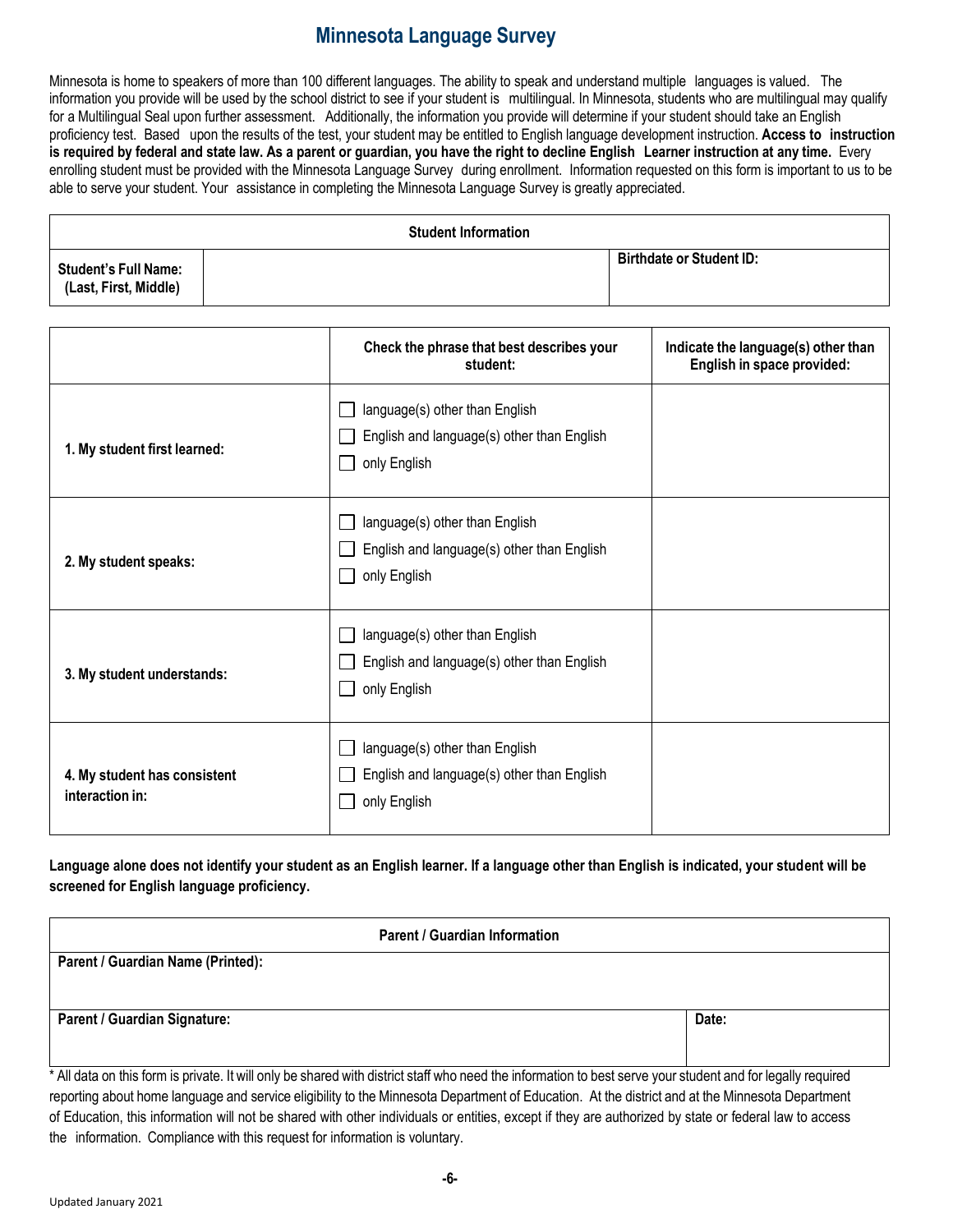

# **SENIORHIGHSCHOOL STUDENTTRANSPORTATION REGISTRATIONFORM**

### **SCHOOLYEAR**

#### **Students entering grades 9 through 12 MUST register their busing needs**.

The Student Transportation Services department contracts for the number of buses and drivers required to transport only those students who will require to-and-fromschool bus service. Obtaining an accurate count of students who will actually ride school buses is very important to the design of efficient, low cost routes.

Students and families eligible for transportation who decline bus service at this time may re-establish the service at any time during the school year by contacting the Student Transportation Services office. If you believe your student would have only an occasional need to ride the bus, you may call the office at any time during the school year to learn the location and time of the nearest bus stop with seats available.

### **Will bus transportation to and from school be required for your senior high student?**

|                                                                                                                                                                                                                                     | <b>YES</b><br><b>NO</b>                                                           |                                                                                                                                                                                                                                |
|-------------------------------------------------------------------------------------------------------------------------------------------------------------------------------------------------------------------------------------|-----------------------------------------------------------------------------------|--------------------------------------------------------------------------------------------------------------------------------------------------------------------------------------------------------------------------------|
| Student will be attending:                                                                                                                                                                                                          | <b>Burnsville Senior High School</b><br>600 E. Highway 13<br>Burnsville, MN 55337 | <b>Burnsville Alternative High School</b><br>2140 Diffley Rd.<br>Eagan, MN 55122                                                                                                                                               |
|                                                                                                                                                                                                                                     |                                                                                   |                                                                                                                                                                                                                                |
|                                                                                                                                                                                                                                     |                                                                                   |                                                                                                                                                                                                                                |
| Address: <u>Address:</u> Address: Address: Address: Address: Address: Address: Address: Address: Address: Address: Address: Address: Address: Address: Address: Address: Address: Address: Address: Address: Address: Address: Addr |                                                                                   |                                                                                                                                                                                                                                |
|                                                                                                                                                                                                                                     | State: <u>_______________________</u>                                             | Zip: the contract of the contract of the contract of the contract of the contract of the contract of the contract of the contract of the contract of the contract of the contract of the contract of the contract of the contr |
| Parent Signature: National Parent Signature:                                                                                                                                                                                        |                                                                                   | Date: $\frac{1}{\sqrt{1-\frac{1}{2}}\cdot\frac{1}{2}}$                                                                                                                                                                         |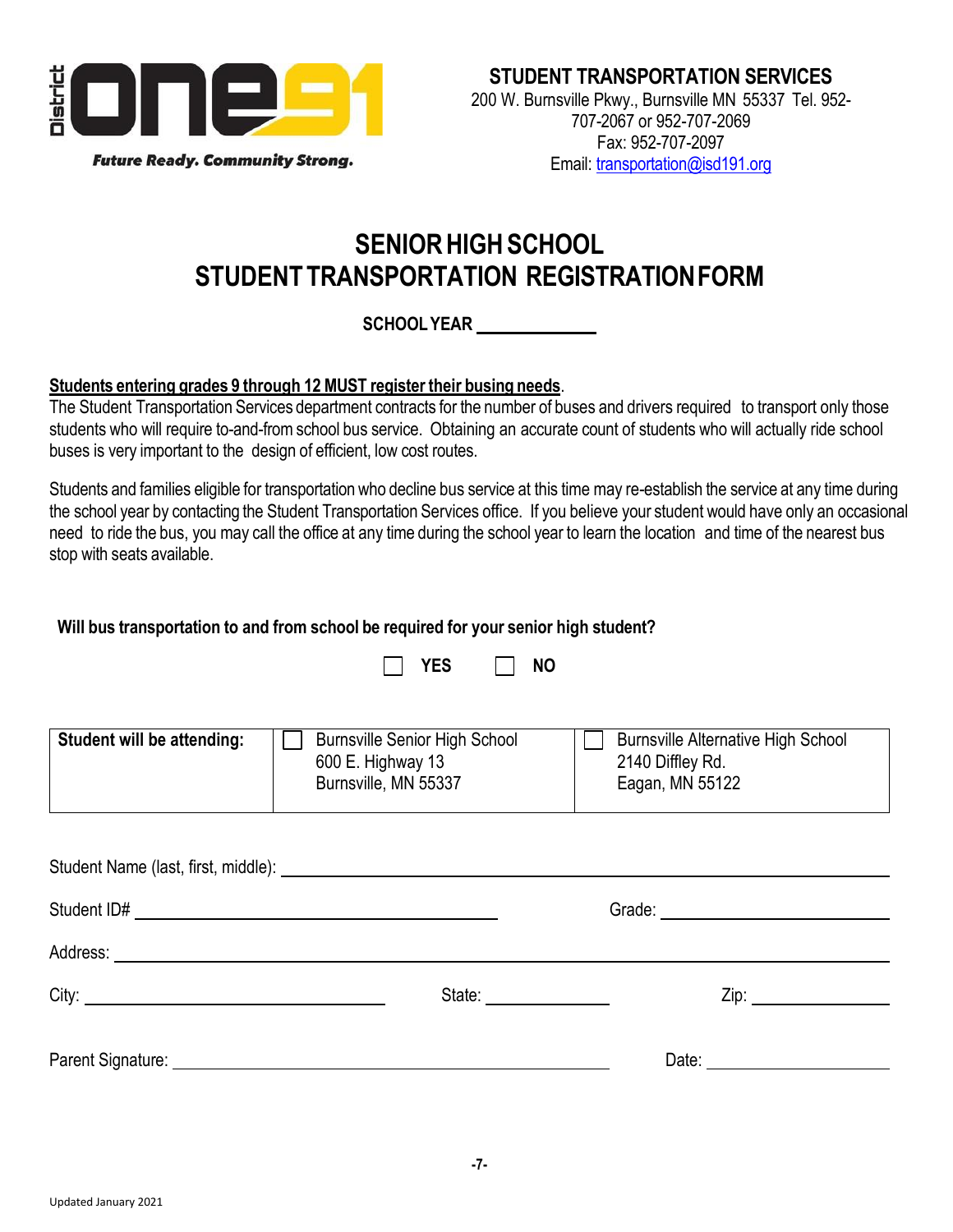| Õ۱<br><u> The Communication of the Communication of the Communication of the Communication of the Communication of the Communication of the Communication of the Communication of the Communication of the Communication of the Commun</u><br><b>Future Ready. Community Strong.</b> |                             | Office Use:<br>1 <sup>st</sup> Request: ______________________<br>2 <sup>nd</sup> Request: ______________________ |
|--------------------------------------------------------------------------------------------------------------------------------------------------------------------------------------------------------------------------------------------------------------------------------------|-----------------------------|-------------------------------------------------------------------------------------------------------------------|
|                                                                                                                                                                                                                                                                                      | <b>STUDENT INFORMATION</b>  |                                                                                                                   |
| <b>Student Last Name</b>                                                                                                                                                                                                                                                             | <b>Student First Name</b>   | <b>Middle Name</b>                                                                                                |
| Date of Birth                                                                                                                                                                                                                                                                        | <b>Grade Level</b>          | Gender: Male   Female                                                                                             |
|                                                                                                                                                                                                                                                                                      | PREVIOUS SCHOOL INFORMATION |                                                                                                                   |
| <b>Previous School / Organization Name</b>                                                                                                                                                                                                                                           |                             | City, State                                                                                                       |

I authorize Independent School District 191 to obtain official school records, please include COPIES OF ALL of the following, if applicable:

**Transcript and/or report cards**, exit grades (if applicable), **birth document**, early childhood screening, if applicable.

**Phone Fax Email**

• Academic Assessments: MAP, DIBELS, MCA, MTAS, ACCESS test scores.

 $\blacksquare$ 

• Attendance Data: days absent and truancy records.

listric

• Medical & Health Records: vaccination history and other health records, if applicable.

• Special Education Records including; current IEP, assessment reports, evaluation reports.

• Disciplinary Records: in accordance with MN State Statute120A.22 Subd. 7(c).

| PLEASE RELEASE RECORDS TO THE DESIGNATED ISD 191 SCHOOL: |                                           |                             |              |              |  |
|----------------------------------------------------------|-------------------------------------------|-----------------------------|--------------|--------------|--|
|                                                          | <b>School Name:</b>                       | Email                       | Phone        | Fax          |  |
|                                                          | <b>ONE91 Virtual Academy</b>              | enrollmentcenter@isd191.org | 952.707.4180 | 952.707.4181 |  |
|                                                          | <b>Edward Neill Elementary</b>            | edwardneill@isd191.org      | 952.707.3100 | 952.707.3102 |  |
|                                                          | Gideon Pond Elementary                    | gideonpond@isd191.org       | 952.707.3000 | 952.707.3002 |  |
|                                                          | Harriet Bishop Elementary                 | harrietbishop@isd191.org    | 952.707.3900 | 952.707.3902 |  |
|                                                          | <b>Hidden Valley Elementary</b>           | hiddenvalley@isd191.org     | 952.707.3800 | 952.707.3802 |  |
|                                                          | Rahn Elementary                           | rahn@isd191.org             | 952.707.3600 | 952.707.3602 |  |
|                                                          | Sky Oaks Elementary                       | skyoaks@isd191.org          | 952.707.3700 | 952.707.3702 |  |
|                                                          | Vista View Elementary                     | vistaview@isd191.org        | 952.707.3400 | 952.707.3402 |  |
|                                                          | William Byrne Elementary                  | williambyrne@isd191.org     | 952.707.3500 | 952.707.3502 |  |
|                                                          | Eagle Ridge Middle School                 | eagleridge@isd191.org       | 952.707.2808 | 952.707.2802 |  |
|                                                          | Nicollet Middle School                    | nicollet@isd191.org         | 952.707.2608 | 952.707.2602 |  |
|                                                          | <b>Burnsville High School</b>             | bhsrecords@isd191.org       | 952.707.2108 | email only   |  |
|                                                          | <b>Burnsville Alternative High School</b> | bahs@isd191.org             | 952.707.4020 | 952.707.4024 |  |
|                                                          | <b>District Enrollment Center</b>         | enrollmentcenter@isd191.org | 952.707.4180 | 952.707.4181 |  |

**Designated School District Staff (if parent signature not obtained) Date**

In accordance with MN State Statute 120A.22 Subd. 7(a), written permission of the parent/guardian is not necessary in the transfer of records to a school in which the student intends to enroll.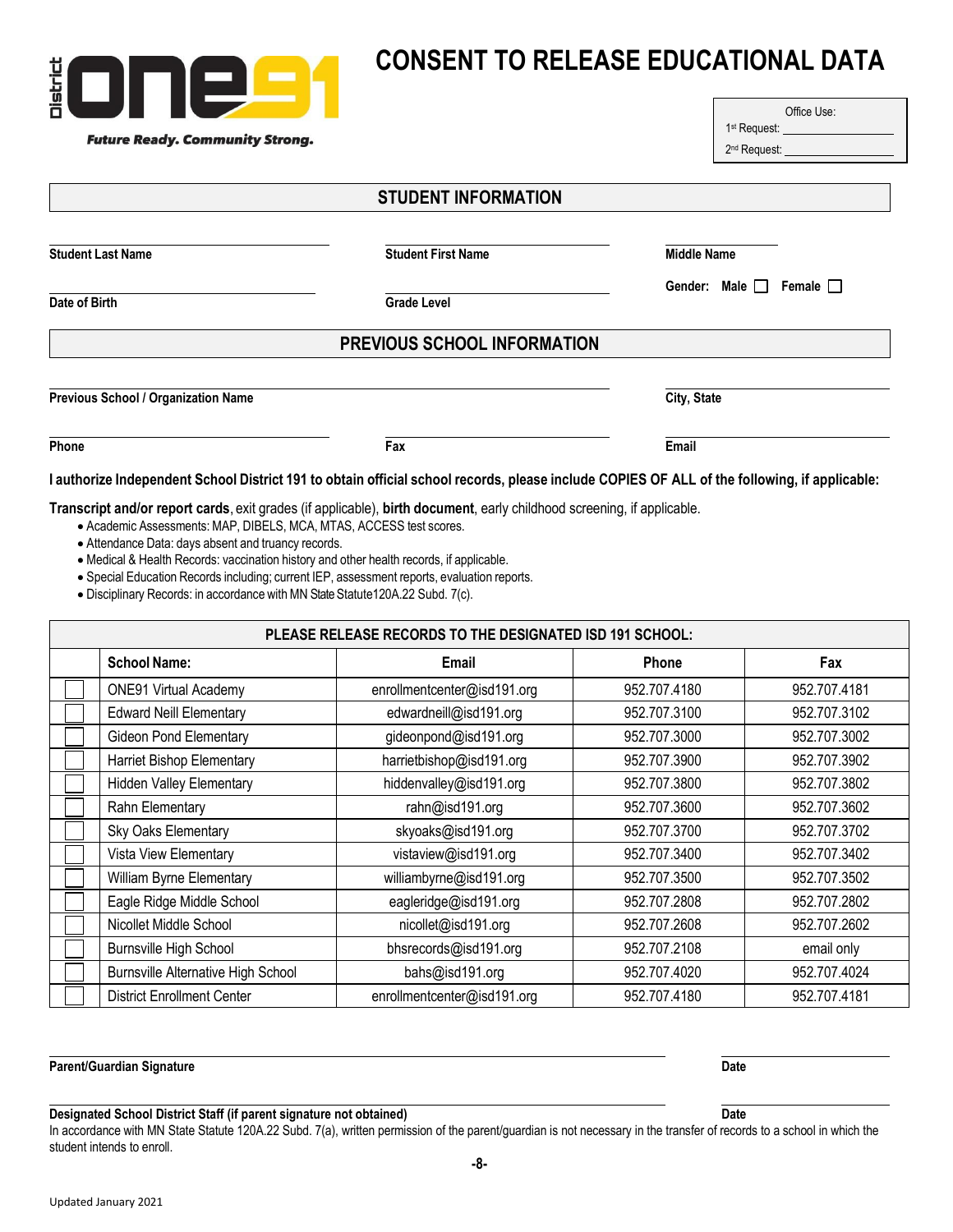# **MAY DEPARTMENT**

# **Student Digital Equity Survey**

## **Instructions**

Please fill in the following information based on how you use electronic devices to complete schoolwork at your home. This survey uses the primary address you provide as your "home." **You should answer the questions below based only on the conditions at this address.** There is an opportunity at the end of the survey to say more about additional places you live and do homework.

## **Student Information**

| Grade: $\frac{1}{\sqrt{1-\frac{1}{2}}\cdot\frac{1}{2}}$ |  |
|---------------------------------------------------------|--|
|                                                         |  |
|                                                         |  |

### **Internet Access**

#### *1. Can the student access the Internet on their electronic device at home?*

- $\Box$  No Internet is **not** available at home (skip to end of survey)
- $\Box$  No Internet is **not** affordable at home (skip to end of survey)
- $\Box$  No Other (skip to end of survey)
- $\Box$  Yes (continue to 1a)

#### *a. If yes, what kind of Internet service do you have at home?*

- $\square$  Residential broadband (e.g. Cable, Fiber, DSL)
- $\square$  Cellular network
- $\square$  School-provided hotspot
- $\square$  Satellite
- $\square$  Dial-up
- $\Box$  Other
- $\Box$  I am not sure.

#### *b. Can the student stream a video on their electronic device without pauses?*

- $\Box$  Yes with **no** pauses or buffering
- $\Box$  Yes with **some** pauses or buffering
- $\Box$  No streaming doesn't work